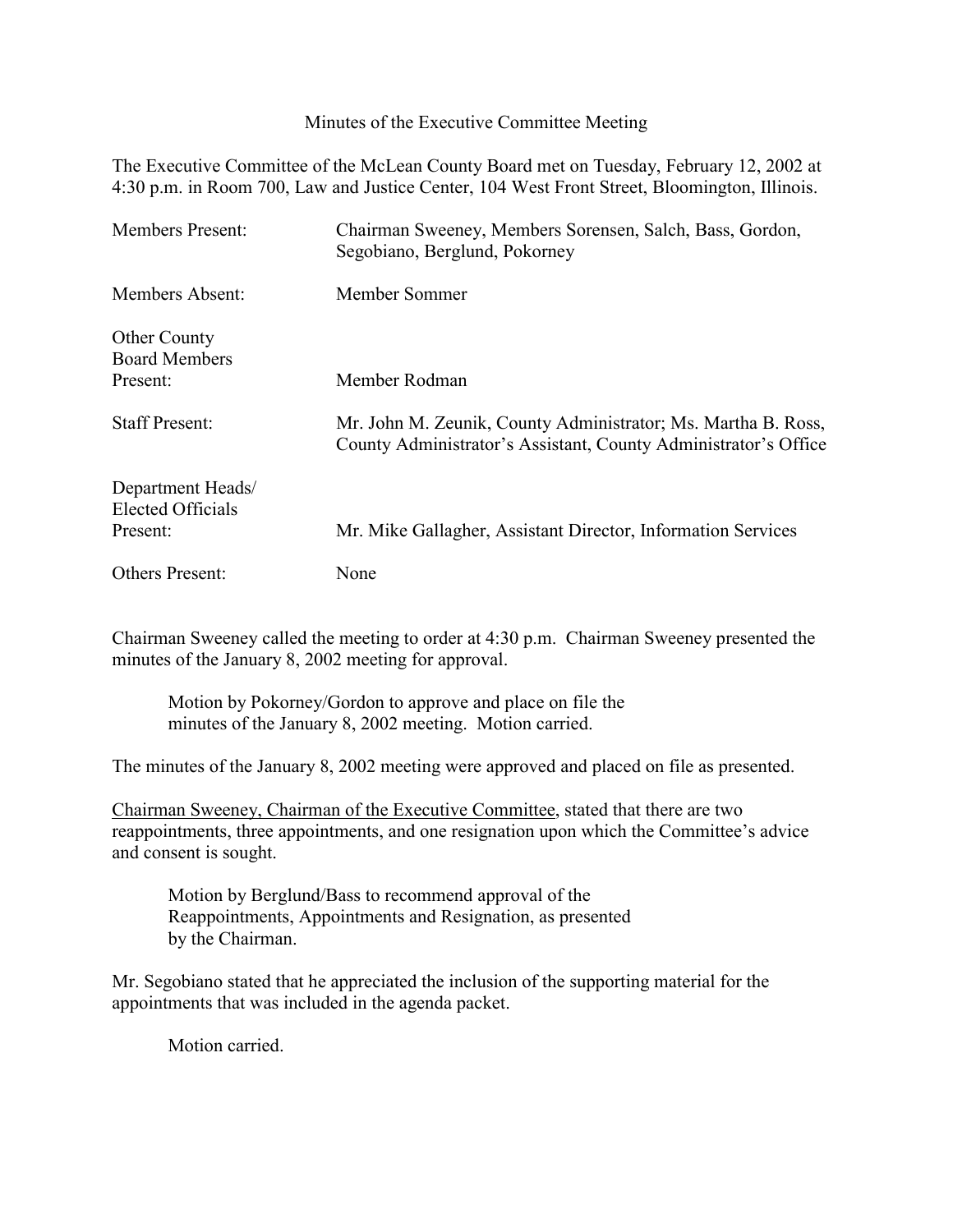Minutes of the Executive Committee Meeting February 12, 2002 Page Two

Chairman Sweeney presented a request received from Normal Township for Changes in Polling Places for the upcoming Primary Election on March 19, 2002.

Motion by Gordon/Pokorney to recommend approval of the request Received from Normal Township for Changes in Polling Places for the Primary Election on March 19, 2002. Motion carried.

Chairman Sweeney presented a request received from Bellflower Township for a Change in Polling Place.

Motion by Berglund/Pokorney to recommend approval of the request received from Bellflower Township for a Change in Polling Place. Motion carried.

Mike Gallagher, Assistant Director, Information Services, presented a Request for Approval to Purchase Network Equipment in order to upgrade the existing system. The objective in purchasing new equipment is primarily to provide a better response to users. The demand on the current system has taxed it to its maximum capacity.

Mr. Gordon asked why the request memo stated that the bid submitted by STL was represented as the lowest bid, when the bid submitted by Connecting Point was a lower amount. Mr. Gallagher explained that Connecting Point did not bid on four (4) of the items listed in the package, and therefore, did not submit a complete bid. The bid from STL, of the three bids submitted, was actually the lowest overall, and included bid prices for the complete package for the network upgrade.

Motion by Pokorney/Salch to recommend approval of the Request by the Information Services Department to Purchase Network Equipment. Motion carried.

Mr. John Zeunik, County Administrator, presented a Request for Approval of an Emergency Appropriation Ordinance Amending the Fiscal Year 2001 Combined Annual Appropriation and Budget Ordinance. The Emergency Appropriation Ordinance addresses charges incurred for outside auditing services by Clifton Gunderson, L.L.C., the County's Outside Auditor.

Mr. Zeunik explained that during Fiscal Year 2001, the outside auditor provided assistance to the State's Attorney's Office in two (2) criminal investigations involving the alleged misappropriation of funds in both the Sheriff's Office and the Recorder of Deeds Office. He stated that the amount charged for the service was \$31,542.00.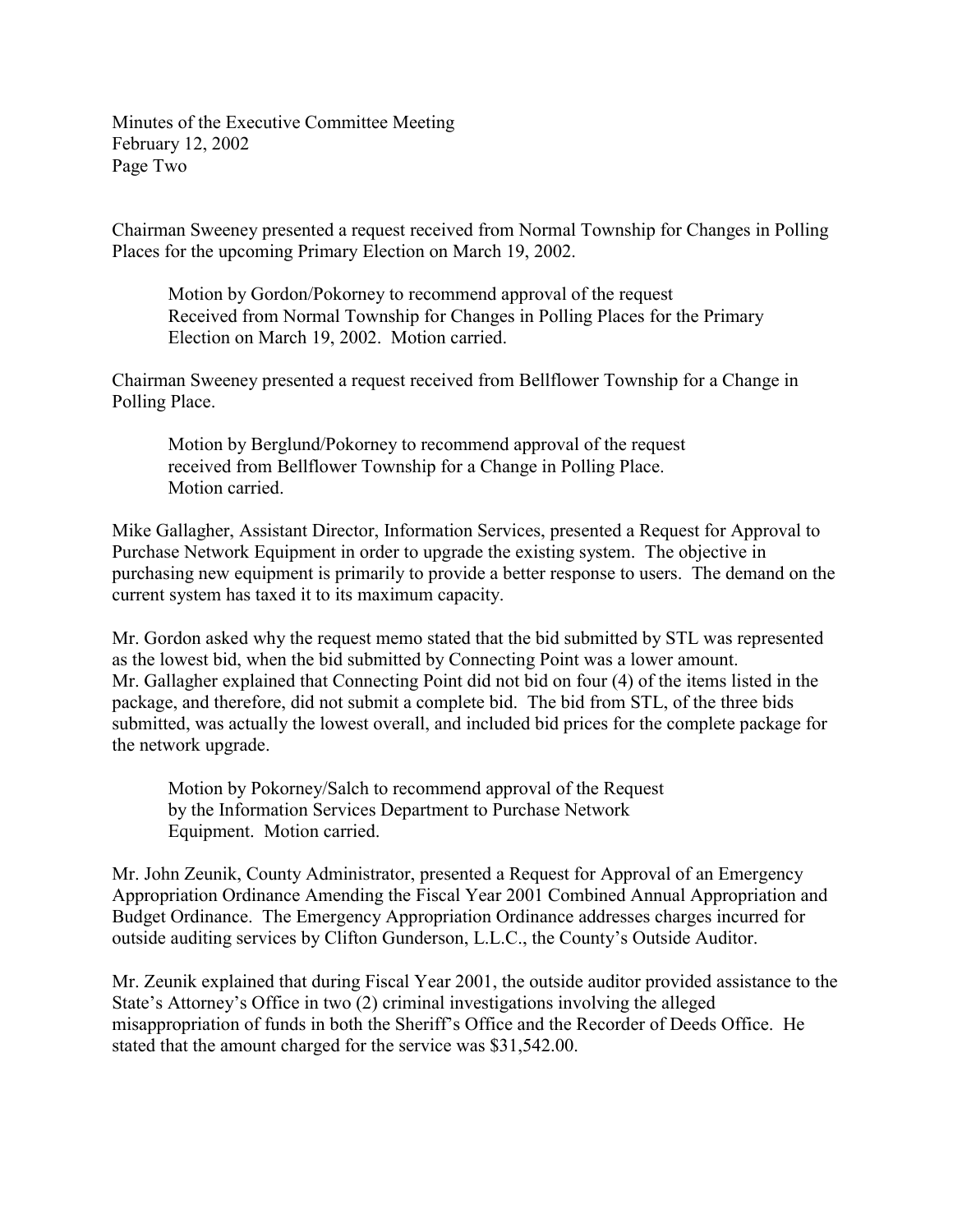Minutes of the Executive Committee Meeting February 12, 2002 Page Three

Mr. Segobiano asked for the amounts that were allegedly misappropriated in both departments. Mr. Zeunik responded that the Recorder's Office deficit was estimated at between \$1,600.00 and \$1,700.00. The Sheriff's Office determined its amount to be \$17,000.00. One case has been disposed of and the other case will soon be completed.

Motion by Bass/Sorensen to recommend approval of an Emergency Appropriation Ordinance Amending the Fiscal Year 2001 Combined Annual Appropriation and Budget Ordinance for the payment of Outside Auditing Services. Motion carried.

Mr. "Duffy" Bass, Chairman of the Transportation Committee, stated that the Committee had no items for action at this time. He noted that there would be one item submitted to the full Board on the Consent Agenda.

Mr. George Gordon, Chairman of the Land Use and Development Committee, stated that the Committee had no items for action at this time.

 Mr. Gene Salch, Chairman of the Property Committee, stated that the Committee had no items for action at this time.

Mr. Matt Sorensen, Chairman of the Finance Committee, presented a Request for Approval of an Emergency Appropriation Ordinance Amending the McLean County Fiscal Year 2002 Combined Annual Appropriation and Budget Ordinance for the County Recorder's Office.

Motion by Sorensen/Pokorney to recommend approval of an Emergency Appropriation Ordinance Amending the McLean County Fiscal Year 2002 Combined Annual Appropriation and Budget Ordinance, County General Fund 0001, County Recorder's Office 0006, County Recorder's Document Storage Fund 0137. Motion carried.

Mr. Sorensen presented a Request for Approval of an Ordinance Setting Fees for Vital Records in the County Clerk's Office. He noted that this request is actually the second half of the Ordinance Amending Fees to be Charged by the County Clerk's Office that was approved by the Board at its January 15, 2002 meeting.

Motion by Sorensen/Bass to recommend approval of the Ordinance Setting Fees for Vital Records in the County Clerk's Office. Motion carried.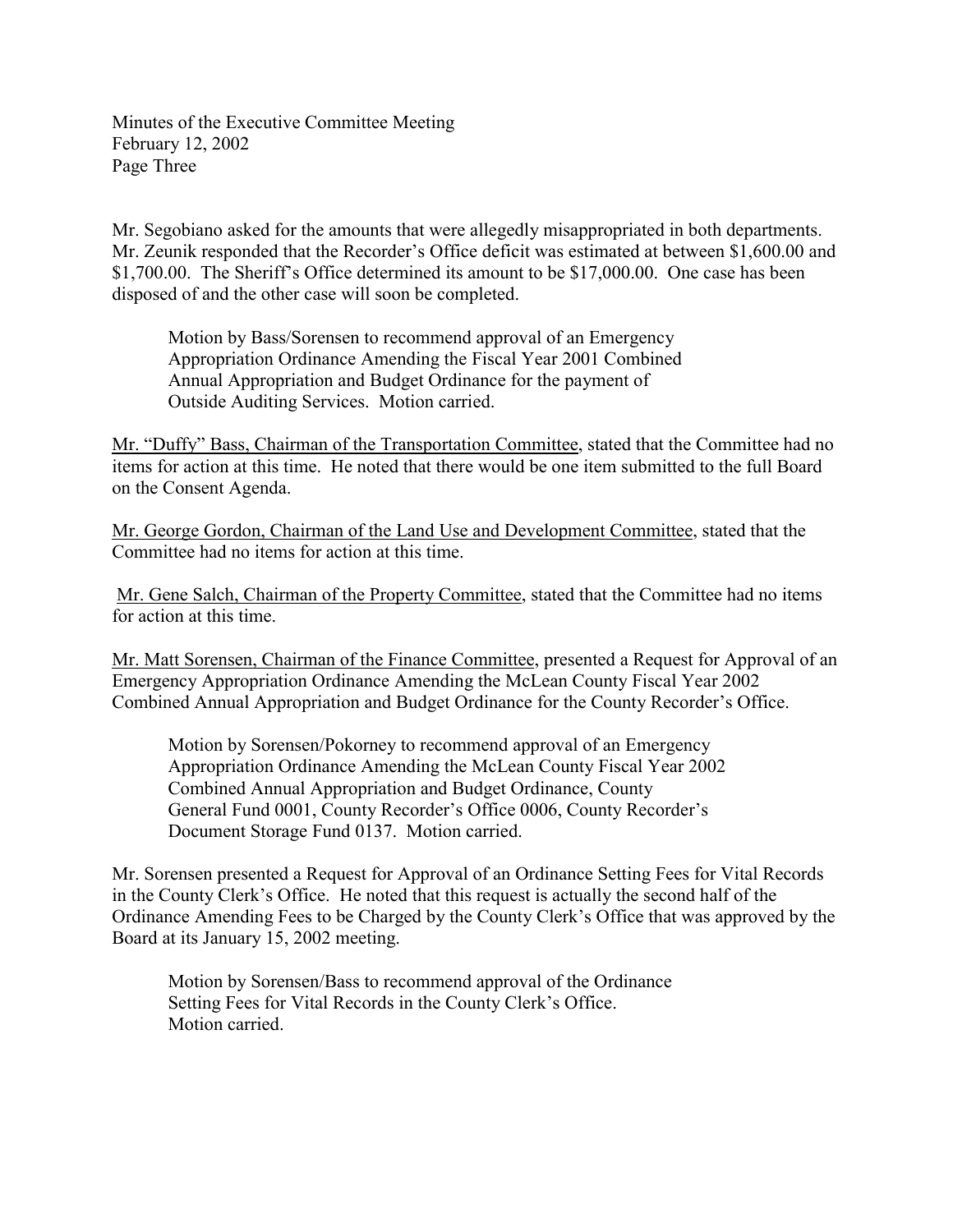Minutes of the Executive Committee Meeting February 12, 2002 Page Four

Mr. Sorensen presented the request for approval of an Ordinance Transferring Funds from the General Fund and a Resolution Transferring Funds from Working Cash concurrently and stated that both are annual requests to cover a cash flow shortfall from January  $1<sup>st</sup>$  through May 31st Mr. Sorensen presented both requests as one item.

Motion by Sorensen/Berglund to recommend approval of an Ordinance Transferring Monies from the County General Fund 0001, to the Persons with Developmental Disabilities Fund 0110, FICA/Social Security Fund 0130, and the IMRF Fund 0131.

Motion by Sorensen/Berglund to recommend approval of a Resolution Transferring Monies from the Working Cash Fund 0002 to the Persons with Developmental Disabilities Fund 0110, and the Health Department Fund 0112.

Chairman Sweeney called for a vote on both of the Motions.

Motions carried.

Mr. Sorensen stated that the other items listed on the agenda would be presented to the full Board at its February meeting.

Mr. Jack Pokorney, Vice Chairman of the Justice Committee, presented a Request for Approval to Apply for a Grant from the Department of Justice, Assistance Fund for Local Response Agencies. He noted that the County office making the application is the Emergency Services and Disaster Agency ("E.S.D.A."). The amount of the grant is \$30,000.00, which is to be utilized to provide immediate resources to protect emergency first responders from hazardous materials. Funds are also earmarked for terrorism response involving hazardous materials exposure.

Motion by Pokorney/Salch to recommend approval for the Emergency Services and Disaster Agency ("E.S.D.A.") to apply for a Grant from the Department of Justice, Assistance Fund for Local Response Agencies. Motion carried.

Mr. Pokorney presented a Request for Approval of an Emergency Appropriation Ordinance Amending the McLean County Fiscal Year 2001 Combined Annual Appropriation and Budget Ordinance Court Security Fund 0141, Sheriff's Department 0029, and the County General Fund on behalf of the Sheriff's Department. He stated that this is an annual request presented at the end of the fiscal year.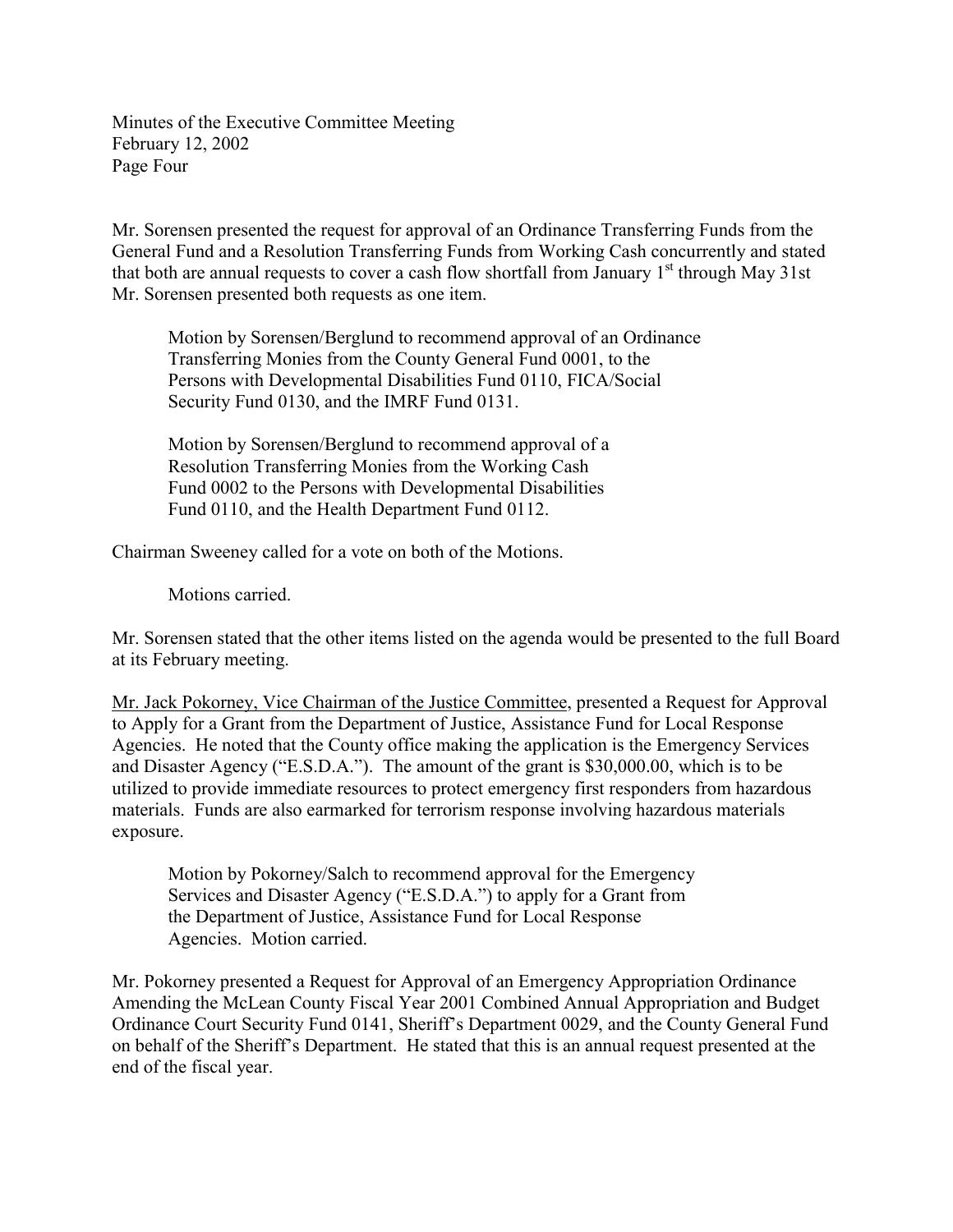Minutes of the Executive Committee Meeting February 12, 2002 Page Five

> Motion by Pokorney/Salch to recommend approval of an Emergency Appropriation Ordinance Amending the McLean County Fiscal Year 2001 Combined Annual Appropriation and Budget Ordinance Court Security Fund 0141, Sheriff's Department 0029, and the County General Fund.

Mr. Gordon asked whether this request was an annual end of the year accounting adjustment. Mr. Pokorney responded affirmatively.

Motion carried.

Mr. Pokorney presented a Request for Approval of an Emergency Appropriation Ordinance Amending the McLean County Fiscal Year 2002 Combined Annual Appropriation and Budget Ordinance Metro McLean County Centralized Communications Center Fund 0452, MetCom 0030.

Motion by Pokorney/Salch to recommend approval of an Emergency Appropriation Ordinance Amending the McLean County Fiscal Year 2002 Combined Annual Appropriation and Budget Ordinance Metro McLean County Centralized Communications Center Fund 0452, MetCom 0030. Motion carried.

Mr. Pokorney noted that the remaining items listed on the agenda would be presented to the full Board at its February meeting.

Mr. John Zeunik, County Administrator, stated that he had nothing to report to the Committee at this time.

Mr. Segobiano commented that the County Board appoints three (3) members to the Bloomington-Normal Airport Authority Board. He recommended that the County's interest in retaining the annual Prairie Air Show as a local event be communicated to the Airport Authority Board.

Chairman Sweeney asked whether Mr. Segobiano's comment was meant to be stated in the form of a motion. Mr. Segobiano responded that he was not making a formal motion. Rather, he was opening the subject for discussion by the Executive Committee and stating that he intended to bring the matter before the full Board for discussion.

Mr. Bass asked whether there are members on the Board who do not support the Air Show being held in Bloomington-Normal. Mr. Segobiano stated that there seems to be some informal discussion to that effect.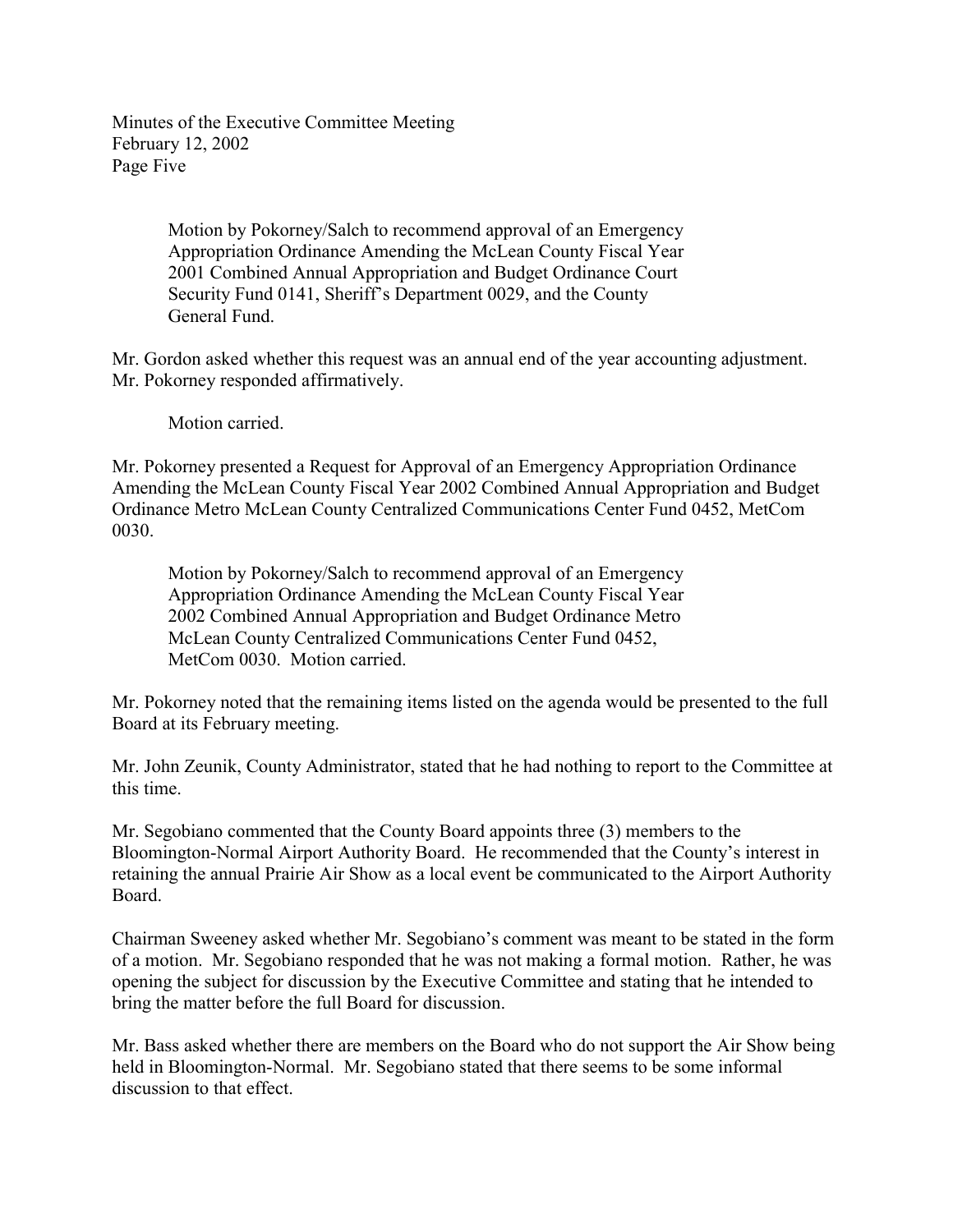Minutes of the Executive Committee Meeting February 12, 2002 Page Six

Chairman Sweeney stated that he could invite Mr. Neale McCormick, Chairman of the Airport Authority Board, and County appointee, to address the Board at its next meeting regarding the status of the Air Show. The general consensus of the Committee was favorable to this suggestion.

Mr. Sorensen commented that, based upon his experience and participation in pas Air Show events, a productive discussion involving the full Board might be unproductive. However, it would be advisable for the Board to exercise more influence with the three Commissioners that it appoints to the Airport Authority Board, as the Air Show has an economic impact on the County.

Chairman Sweeney presented the bills and transfers as recommended by the Auditor's Office for approval.

Motion by Gordon/Pokorney to recommend approval of the bills and transfers as recommended by the Auditor's Office, as of December 31, 2001. Motion carried.

Motion by Berglund/Bass to recommend approval of the bills and transfers as recommended by the Auditor's Office, as of January 31, 2002. Motion carried.